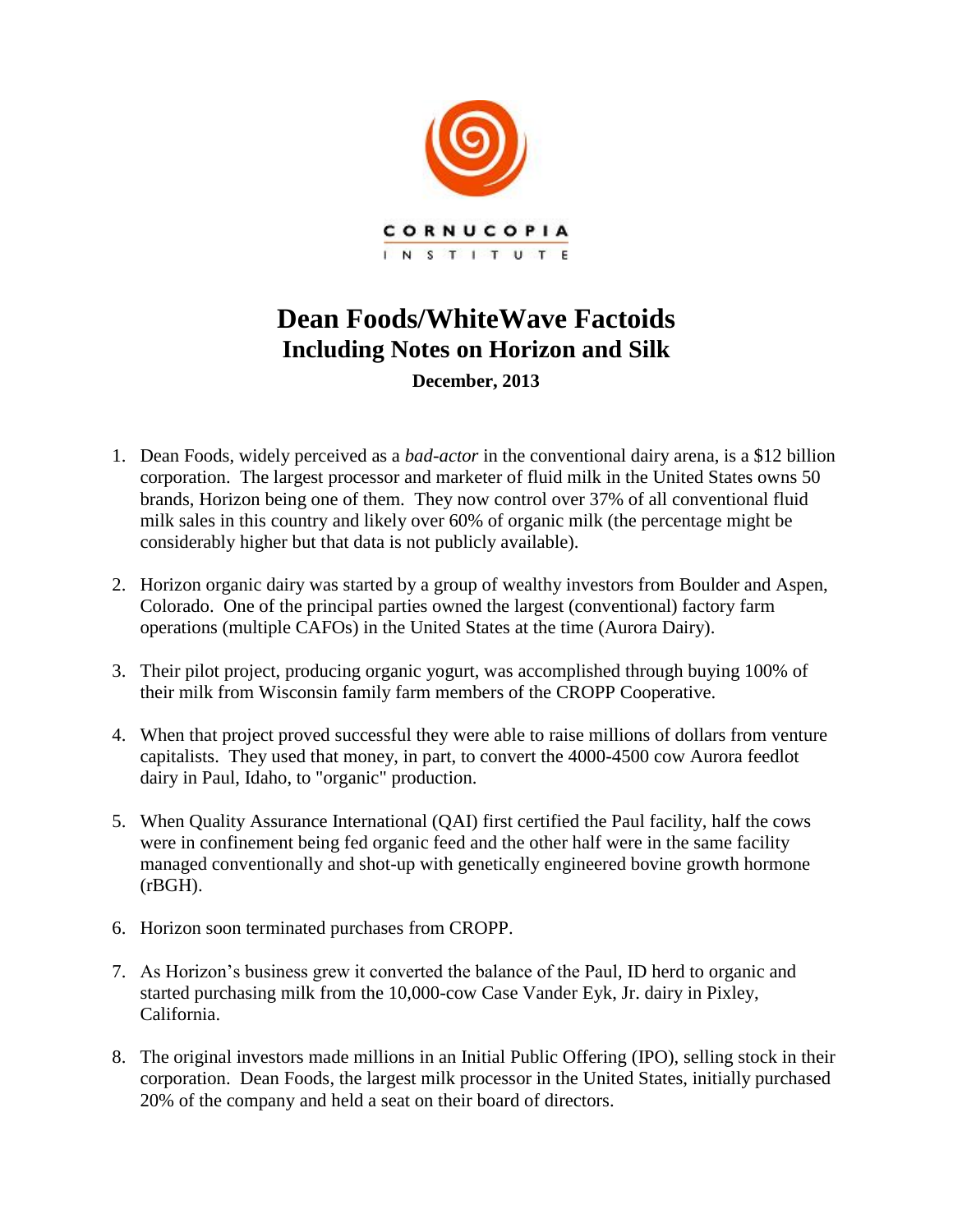- 9. Dean would eventually exercise options to purchase Horizon in its entirety. It is now part of the "WhiteWave" division of Dean Foods. WhiteWave's products include the extremely unhealthy International Delight not-dairy creamer (something in Wisconsin that we call "white-death") and a "high-octane" caffeine drink. WhiteWave, as it touts its organic credentials, also markets the genetically engineered laden Land O Lakes brand of packaged milk (Land O Lakes also partnered with Monsanto to develop genetically engineered alfalfa—a major dairy feedstock and a great risk for contaminating the organic alfalfa supply).
- 10. The principals of Horizon took their cash proceeds and then founded the Aurora Organic Dairy converting additional Aurora factory dairies in Colorado and Texas to "organic" production and specializing in "affordable" private-labeled milk. This store-brand milk, marketed by chains such as Wal-Mart, Costco, Target, and Safeway, is undercutting milk prices for ethical family farmers in every market across the country. Aurora, when they started their business, also sold milk to Dean/Horizon.
- 11. The Cornucopia Institute has filed a series of legal complaints against factory farms producing "organic" milk. The Dean/Horizon supplier, the Vander Eyk dairy in Pixley, California (which has now been decertified), and Aurora dairy, with five separate industrial operations in Texas and Colorado. Aurora was found by USDA investigators in 2007 to have **willfully** committed fourteen distinct violations (some with multiple instances) of federal organic standards. Unfortunately, they were allowed to continue operating by Bush Administration political appointees. Aurora is now facing a total of 19 class action, consumer fraud lawsuits in federal court.
- 12. Our senior farm policy analyst, Mark Kastel, visited the 8000-head Dean-owned (vertically integrated) dairy in Idaho, at the invitation of Dean Foods. Even though there was no pasture accessible to the milking herd, our legal complaint against their dairy has never been, according to documents secured under FOIA, adjudicated by the USDA. Dean Foods has spent tens of millions of dollars on corporate lobbyists, lawyers, and congressional campaign contributions in Washington. It appears they are getting their money's worth.
- 13. In 2008, Dean began building another factory dairy in New Mexico, with thousands of cows. During that time they have used strong-arm tactics attempting to discontinue buying milk from family farmers in four states with whom they had valid, long-term purchasing contracts. Cornucopia offered the farmers legal advice and access to our attorneys. Unfortunately, before they contacted us, Dean successfully scared some of them into discontinuing their organic operations. Others had their contracts "bought out" for cents on the dollar. In 2011 Dean Foods agreed to a \$140 million settlement to compensate farmers in the Southeast that claimed they were economically disadvantaged by marketplace manipulation perpetrated by the dairy giant.
- 14. In 2009 we began working on an antitrust case to present to the Justice Department alleging predatory pricing in the organic dairy market. Dean Foods is using their economic strength to significantly undercut competition—we would suggest illegally. After career officials at the Department of Justice recommended antitrust enforcement action against Dean Foods, and saw it overruled by the Bush administration, Senator Bernie Sanders of Vermont is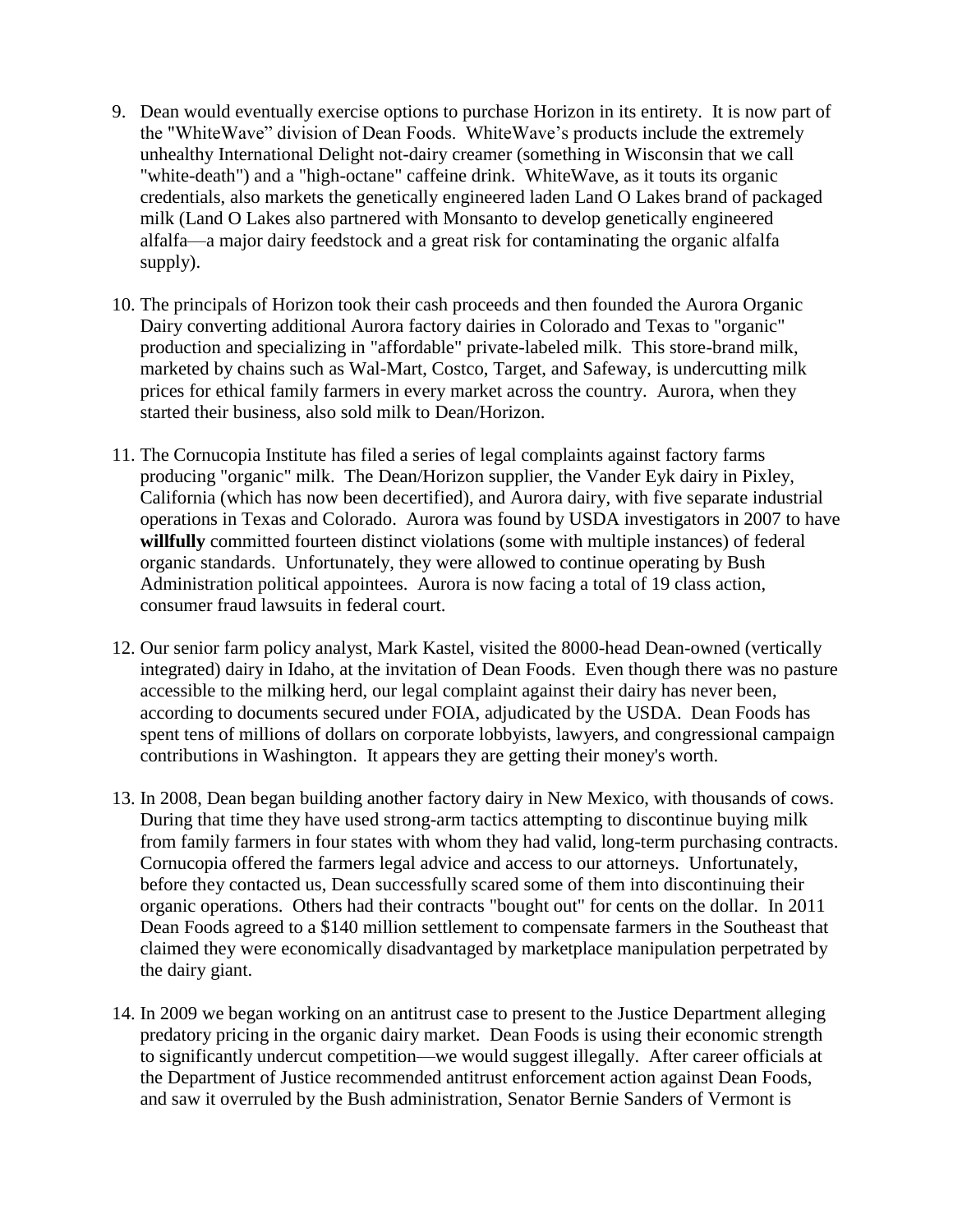leading an aggressive campaign against Dean Foods for its predatory behavior manipulating the market and milk pricing for farmers around the country.

- 15. When Dean Foods purchased the Silk soymilk product line it was 100% organic. Slowly, as they introduced additional products, the percentage of organic offerings dropped precipitously.
- 16. As Silk had become dominant in the market they switched much of their organic soybeans purchases from farmers in the United States to China.
- 17. In early 2009 they quietly switched their primary Silk products to "natural" soybeans (conventional) without changing the UPC codes or telling retailers or consumers. They then introduced three products made with organic soybeans and increased the price by about 10%. At a store visit to Whole Foods in Milwaukee, Wisconsin of the 24 Silk products available, different flavors, packaging size, creamers, etc., only three were organic.
- 18. In mid-2009 Dean Foods announced that they would launch the first "natural" Horizon dairy products made with conventional milk. Horizon is the largest, by dollar volume, label not only the organic dairy business but the entire organic industry. This is a direct assault and competition to organic family farmers. It is thoroughly reprehensible that one of these products, yogurt produced with conventional milk, fruit and vegetables, is specifically being marketed to toddlers and being promoted by one of their paid spokesman, a pediatrician, Dr. Greene. Widespread outrage in the organic community led to Dean Foods withdrawing the "natural" Horizon products from the marketplace.
- 19. In 2010 Dean Foods "extended" the Silk product line to include almond milk. As has been their practice with Silk since purchasing the brand these new product offerings are exclusively manufactured with conventional almonds.
- 20. In 2011 Dean Foods sued the USDA to block another nonprofit group, the Center for Science in the Public Interest, from gaining documents, through a Freedom of Information Request (FOIA), to shed light on investigations into Dean Foods (Horizon) alleged improprieties.
- 21. In 2012 Dean Foods contributed \$253,000, partnering with Monsanto and other agribusiness and biotechnology interests, in a successful effort to defeat proposition 37 in California which would have required labeling giving consumers the right to know the GMO status of their food.
- 22. In 2013 Dean Foods spun-off their branded product division, WhiteWave. The Dean Foods past CEO and chairman, Greg Engles, simply moved over as CEO of WhiteWave. Many of the other executives that are running WhiteWave formally held similar positions at Dean Foods. In their wake they left a company, primarily involved in fluid milk distribution, in shambles which has led to additional plant closings and layoffs nationwide.
- 23. In December 2013, WhiteWave announces the \$600 million acquisition of Earthbound Farm, a major organic produce distributor.